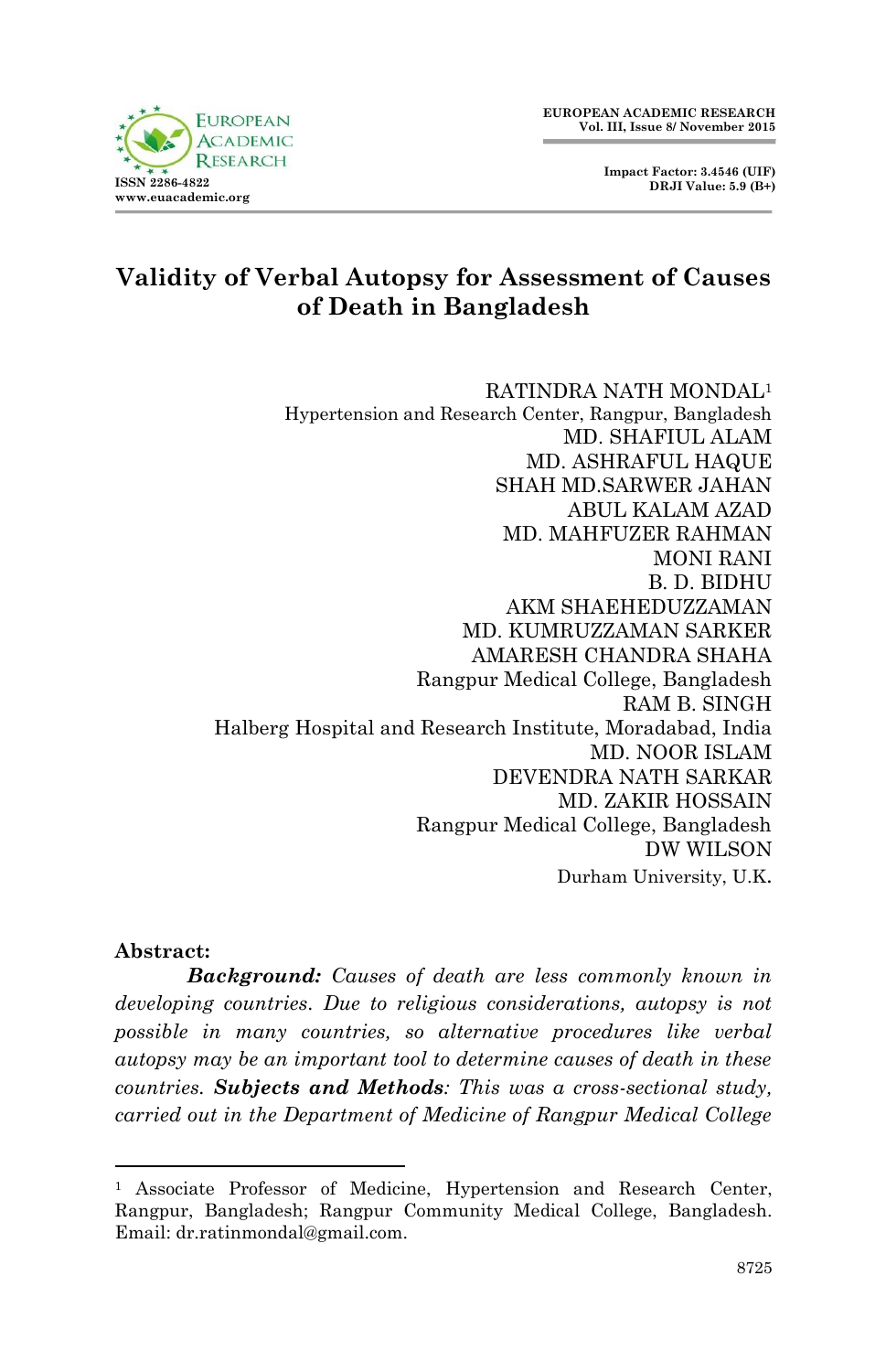*from July, 2014 to December, 2014. The patients who died during the study period were included in our study. We have been able to find about 405 death records with complete addresses of the family members/spouse. Of these family members, 304 agreed to take part in this study by answering our questions, based on the Singh, s questionnaire. Results: Mean age of the victims at the time of death was 56.4 years and males were more common than female (71.7% vs 28.3%, P value 000). Overall mortality due to communicable diseases by verbal autopsy and medical records were; 9.86% vs 6.90% and noncommunicable disease were; 83.6% vs 85.48%. In majority of the victims, the causes of deaths by verbal autopsy and medical records, respectively were; stroke (48.7% vs 51.3%) and the second commonest cause was kidney failure 40 (13.2% vs 13.2%). Coronary artery disease (CAD) was the cause of death among 6.9% of the victims. The causes of death by verbal autopsy compared to medical records revealed no significant differences. Overall the sensitivity of diagnosis of noncommunicable disease(NCD) was higher than communicable disease, using the verbal autopsy questionnaire (sensitivity 100% vs 76.92%) but specificity of diagnosis was higher in communicable disease than NCD (100% vs 87.72%). Among the communicable diseases, sensitivity was high in tuberculosis but specificity was similar in central nervous system infections, pneumonia and tuberculosis. Sensitivity and specificity was maximum (100%) in CAD. Sensitivity and specificity was also very high in diagnosis of malignancy (100% and 99.66%). Conclusion: In our study, sensitivity and specificity of diagnosis of causes of death by the verbal autopsy questionnaire was high. It is possible that verbal autopsy to determine causes of death may be a better substitute for medical certification of cause of death.*

**Key words:** Verbal autopsy, validity, specificity, sensitivity, positive predictive value, diagnostic testing

#### **INTRODUCTION**

Causes of death are not widely known in developing countries.<sup>1</sup> Many developing countries with the highest burden of poverty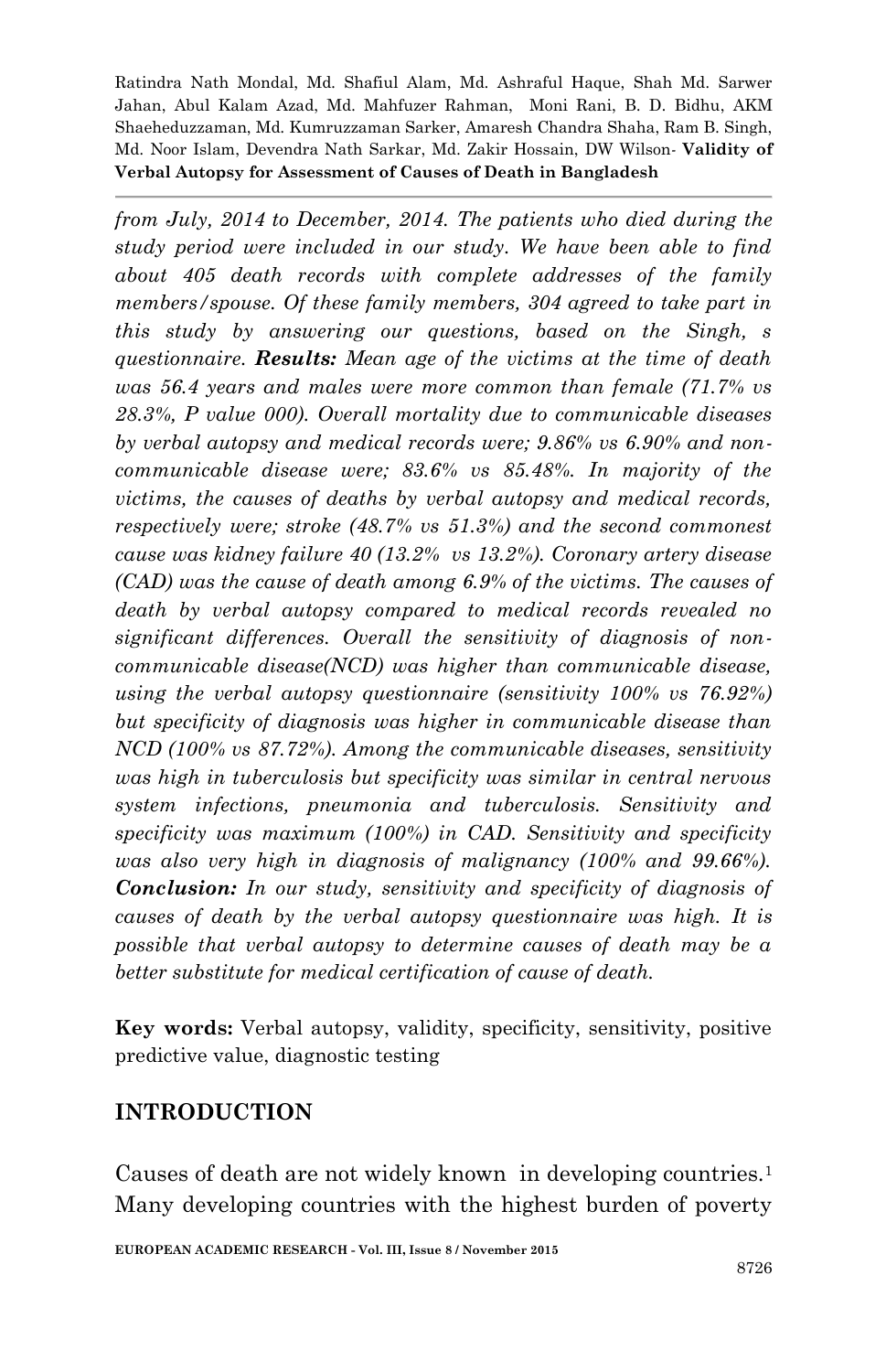and disease continue to lack routine, representative and high quality information on the levels and causes of death.2,3 This is crucial for health and development policies, health programs, program monitoring and evaluation purposes.<sup>4</sup> In this regard, mortality surveillance systems and demographic surveillance sites (DSS) using validated verbal autopsy procedures suggested this as being a cost-effective alternative method for ascertaining cause of death and sustainable medium-term solutions.5,6 Due to religious considerations, autopsy is not possible in many countries, therefore WHO experts and the International College of Nutrition, International College of Cardiology, and the Tsim Tsoum Institute have developed a verbal autopsy questionnaire to find out the causes of deaths in these countries subject to validation.7,8 The verbal autopsy is based on interviewing relatives or caregivers about the signs, symptoms, lifestyle behaviors and other characteristics experienced by the deceased before their death and the circumstances surrounding their death.6It is based on the assumption that most causes of deaths can be distinguished by their signs and symptoms and that these can be accurately recognized, recalled and reported by lay respondents.9In Bangladesh there were a few studies which were carried out on verbal autopsy. One such study was to determine causes of childhood deaths in Bangladesh.10 Another verbal autopsy report was for hypertensive patients of Rangpur, Bangladesh, in 2014. However, as yet no study had been carried out to check the validity of the verbal autopsy.<sup>11</sup> In the procedure, several factors may influence the validity and reliability of verbal autopsies; such as the "true" underlying distribution of cause of death in the population, the age and sex of the deceased, quality and standardization of verbal autopsy tool (verbal autopsy questionnaire, diagnostic procedure and mortality classification) and the data collection process. $6,12$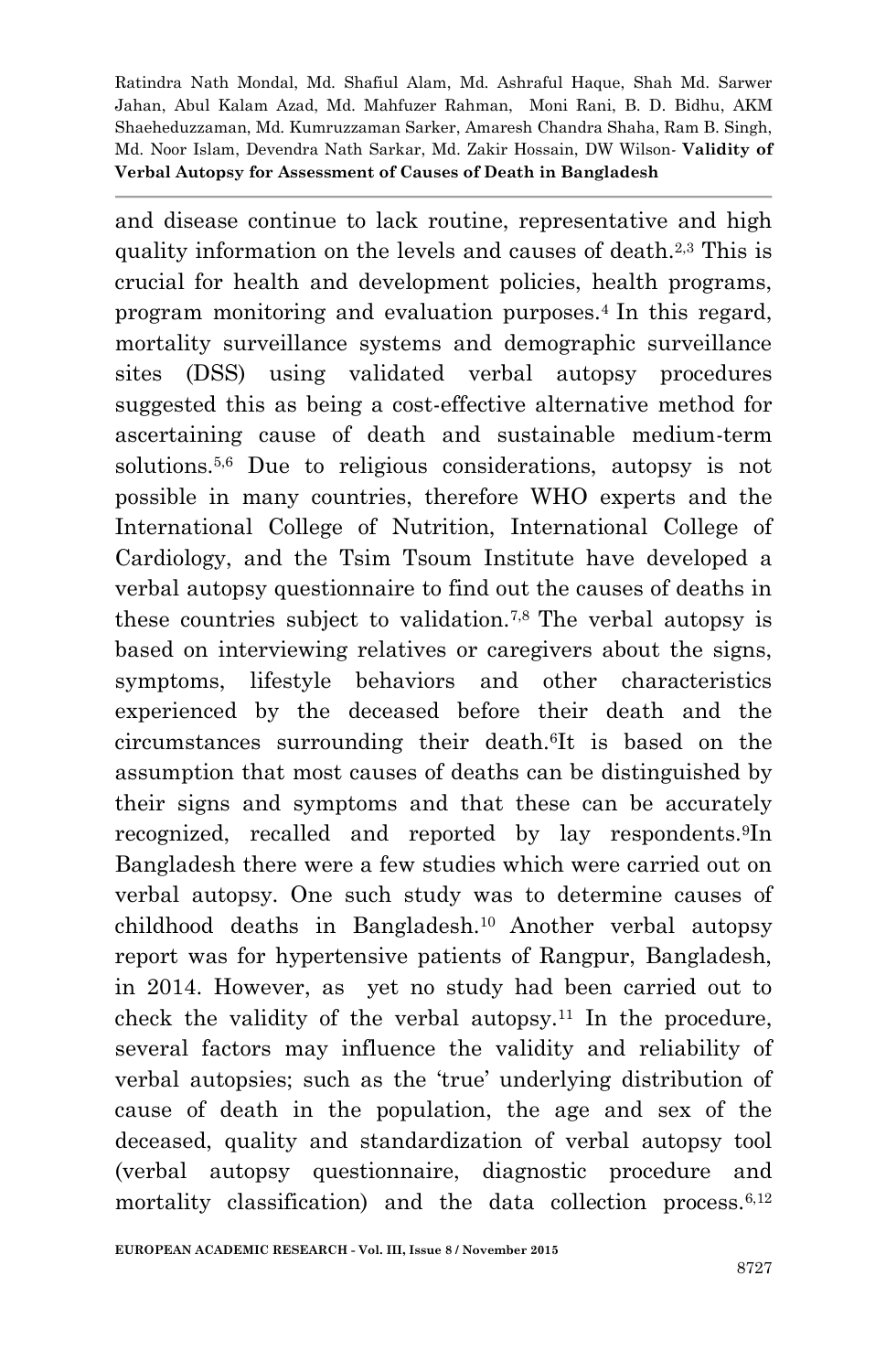Regardless of its importance, there were few studies which validated the verbal autopsy methods. There is a growing national and international concern regarding the validation of verbal autopsy for its sustainability and usefulness in tracking the epidemiological transition which can be done either by available cause of death in the medical records or cause of the death obtained by autopsy.

Therefore, this study was carried out to find out the validity and accuracy of verbal autopsy by measuring its sensitivity and specificity compared with causes of death mentioned in the hospital medical records, which are considered to be the "gold standard".

# **MATERIALS AND METHODS**

This study was carried out in the Department of Medicine, Rangpur Medical College, Bangladesh from July, 2014 to December, 2014. The study sample was based on available hospital records which were examined during the first 3 months of the study. Of 405 records of deaths which were available, only 304 families volunteered to take part in our study. The rest, 101 families, were excluded from the study, as they did not consent to interview. A health worker was trained in understanding the questionnaire used for data collection by interviewing relatives of the victims by the structured validated Singh,s questionnaire(13).This training was translated into practice by using the instrument for collection of data for this study by the health worker. The addresses of the decedents were obtained from the available records along with telephone/mobile numbers.

The health worker contacted the family to find out information about a close family member/spouse who was present besides the deceased during treatment and the time of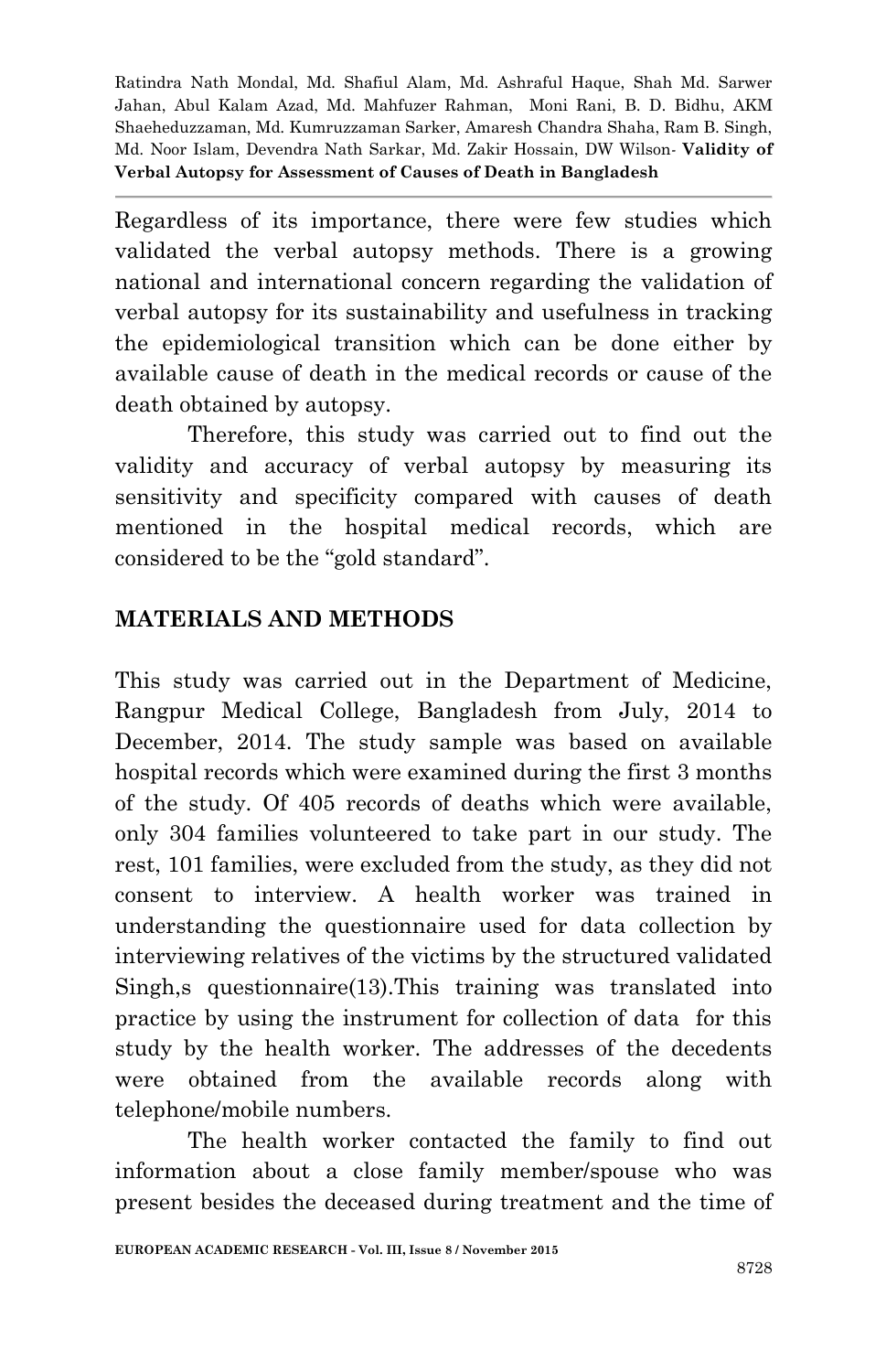death. The family members, for motivation, were given to understand that inquiry about the cause of death aims to possibly prevent illness and improve longevity in their remaining family which can be advised after interview and, if appropriate, by changing their health behavior. The interview consisted of a modified Singh's verbal autopsy questionnaire<sup>13</sup> to record the clinical manifestations at the time of illness. Each interview took about 20 minutes, sometimes in two sittings. The socio-demographic and clinical data obtained in the medical records were reconfirmed during interview and examination of the socioeconomic status of the family. Clinical data of the victims, based on questionnaires, present before the death, were confirmed over telephone, and recorded. A board consisting of internist, cardiologist, neurologist, nephrologist, endocrinologist, pulmonologist was appointed to review all the available clinical data to finalize the cause of death. The cause of death obtained by interview was based on verbal autopsy questionnaire. The exact causes of the death of the corresponding victim were collected from the medical record of the medicine department by another expert blind to the diagnosis made by the board of experts, based on questionnaire. The two methods for finding out the causes of death were compared and sensitivity, specificity and positive predicted value of the verbal autopsy questionnaire were calculated.

# **DATA COLLECTION**

Data regarding attributes of social classes; education of the victim, occupation and family income, as well as per capita income, were collected by interview of a close relative, preferably spouse of the decedents. Medical records of the victims were examined from the register of medical records of the Medical College Hospital by an expert physician (RM) to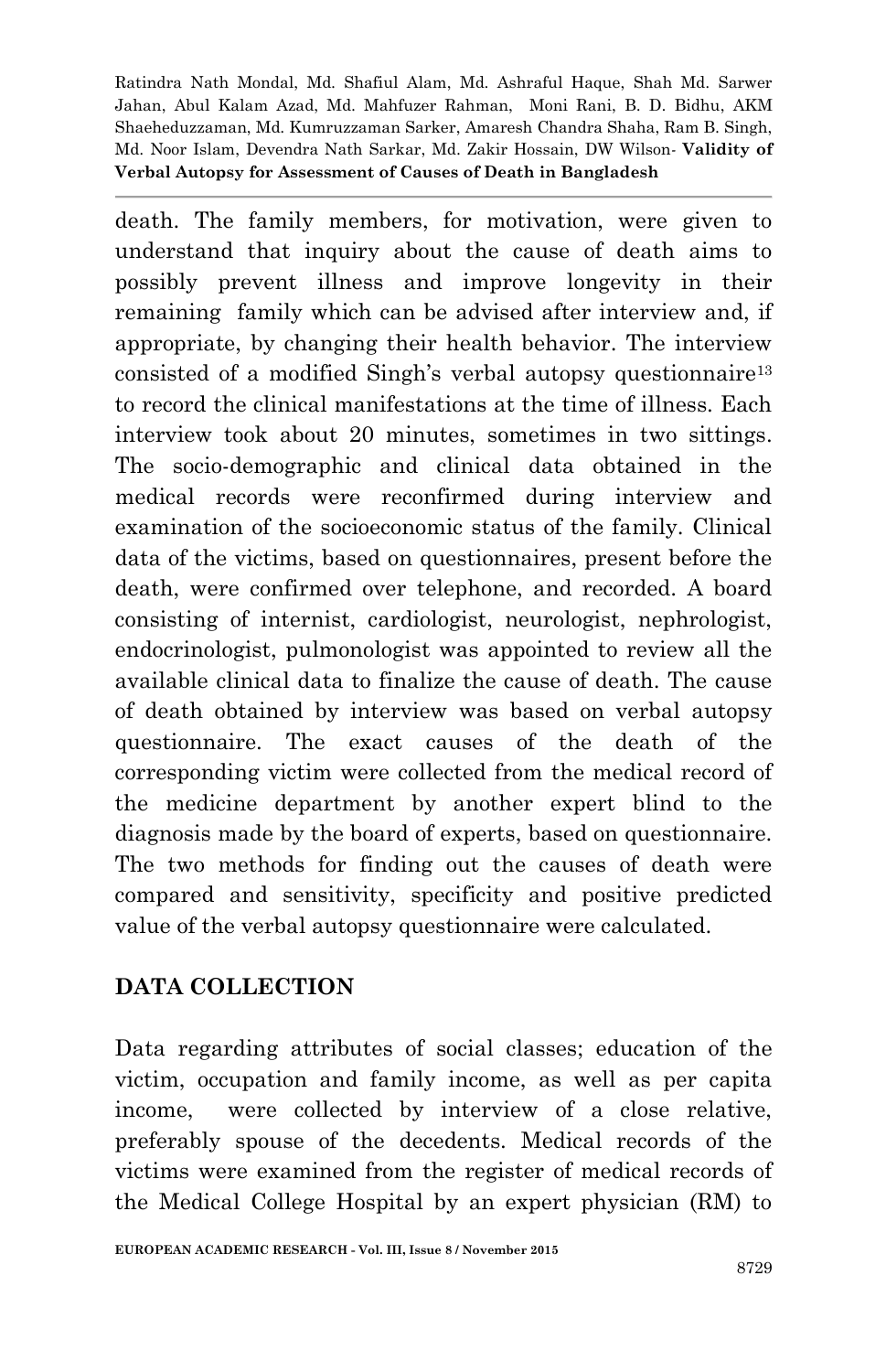find out clinical data as well as exact cause of death given in the case records. The diagnosis of the causes of deaths were verified based on given investigation reports and data were stored in confidence with this expert.

#### **STATISTICAL ANALYSIS**

The data were analyzed by SPSS windows version 17.0. The socio-demographic data of the study population were expressed either as parametric variables or as frequencies and their observed difference was tested mainly by Student's one sampletest and the "chi-square" test. A P-value of <0.05 (two tailed ttest and chi-square were considered statistically significant.

#### **RESULTS**

During the study period, we have studied over 304 patients of both sexes. Mean age of the victims at the time of death was 56.39 years and males were more common than female (71.7% vs 28.3% (Table 1).

| Variables          | Frequency/percentage $(n=304)$ |
|--------------------|--------------------------------|
| Mean age (SD)years | $56.39 \pm 15.001$ years       |
| Sex                |                                |
| Male               | 218 (71.7%)                    |
| Female             | 86 (28.3%)                     |
| Level of education |                                |
| <b>Illiterate</b>  | 123(40.5)                      |
| 5 or less class    | $61(20.1\%)$                   |
| $>5-10$ class      | 91 (29.9%)                     |
| $>10-12$ class     | 16(5.3%)                       |
| Graduate and above | 13 (4.3%)                      |
| Occupation         |                                |
| Housewife          | 84 (27.6%)                     |
| Agriculture        | 115 (37.8%)                    |
| <b>Business</b>    | 68 (22.4%)                     |
| Service            | 23 (7.6%)                      |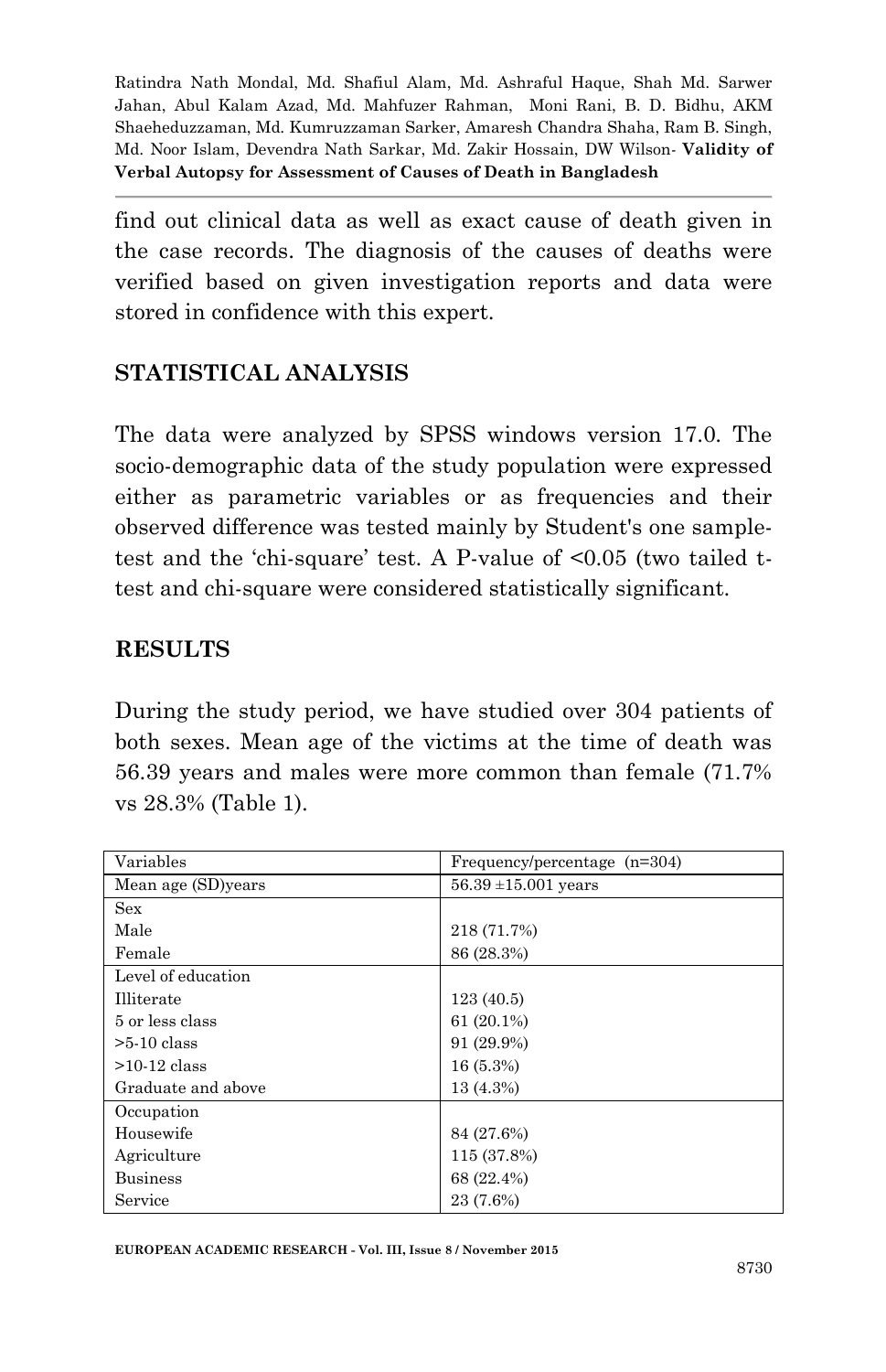| Retired        | $5(1.6\%)$  |
|----------------|-------------|
| Others         | 9(3%)       |
| Monthly income |             |
| $< 62.5$ USD   | 143 (47%)   |
| 62.5-125 USD   | 126 (41.4%) |
| 125-187.5 USD  | 29 (9.5%)   |
| $>187.5$ USD   | 6(2%)       |

In this study, 90.4% of the victims were from rural areas. Majority of the victims 50.5% (152) were educated from the  $5<sup>th</sup>$ to 10th class, a signification proportion of them were illiterate 40.5% (123) and higher education (graduation and above) was least common 4.3% (13). Majority of the victims were farmers among males 52.3% (114) and house wives among females 97.7% (84). Monthly income was <125 USD in 89.37%.

The frequency distribution of causes of death by major diseases has shown in Table II. Causes of death were broadly classified as communicable, non-communicable and acute poisoning. Among the communicable disease category, we were able to show three causes of death CNS infection, pneumonia and tuberculosis. Likewise, from the non communicable disease category; we were able to classify six causes of death e.g. stroke, CKD, chronic respiratory diseases (asthma and COPD), CAD, liver disease and malignancy. Overall mortality from communicable disease was 11.18% and from non-communicable disease was 81.57% (p-value 000). Majority of the cause of death was stroke (cerebrovascular diseases) 48.7% and least cause of death was acute poisoning with organophosphorous compounds (0.65%). Death due to chronic lower respiratory diseases was 5.26% and 6.9% of the patients died due to CAD. 9.86% of the patients died due to infectious diseases, among them CNS infection was the leading infection (6.25%); pneumonia (0.98%) and TB (2.63%) was the very minimum.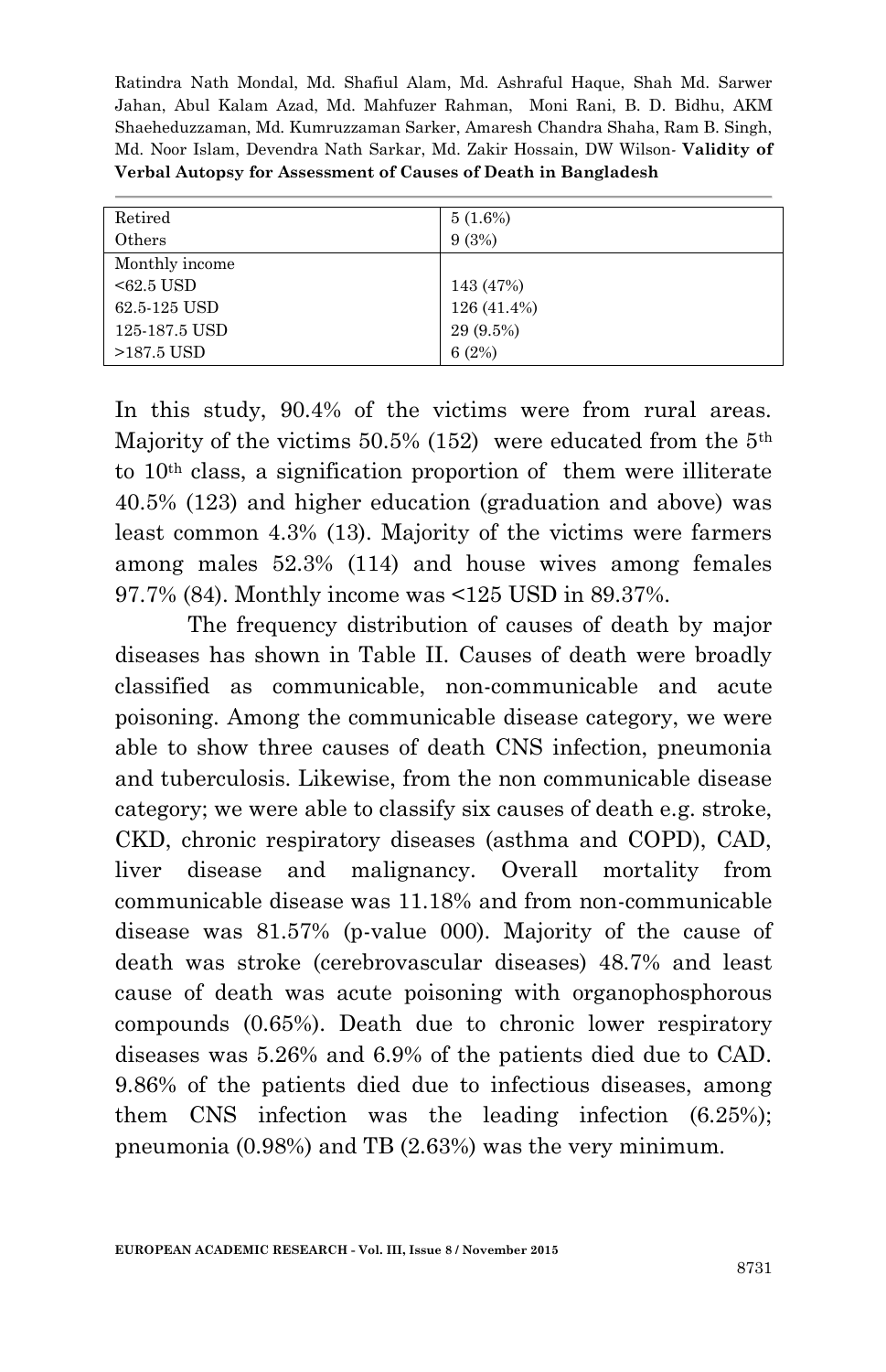| Table II: Frequency distribution of causes of death from medical records and |                       |                |                |  |
|------------------------------------------------------------------------------|-----------------------|----------------|----------------|--|
| verbal autopsy                                                               |                       |                |                |  |
| Cause of death                                                               | <b>ICD</b><br>disease | Cause of death | Cause of death |  |
|                                                                              | coding                | death<br>from  | verbal<br>from |  |
|                                                                              |                       | certificate    | autopsy        |  |
| Cerebrovascular                                                              | G40-G47               | 148 (48.7%)    | 156 (51.3%)    |  |
| Renal failure                                                                | N17-N19               | 46 (15.1%)     | 40 (13.2%)     |  |
| respiratory<br>Chronic<br>lower                                              | $J40 - J47$           | 16 (5.26%)     | 18 (5.9%)      |  |
| diseases                                                                     |                       |                |                |  |
| CAD                                                                          | $I20 - I25$           | 21 (6.9%)      | 21 (6.9%)      |  |
| Infection                                                                    |                       | 30 (9.86%)     | 21 (6.90%)     |  |
| Central<br>system<br>nervous                                                 | $G00 - G09$           | 19 (6.25%)     | 13(4.27%)      |  |
| infection                                                                    | $J09 - J18$           | $3(0.98\%)$    | 2(0.65%)       |  |
| Pneumonia                                                                    | A15-A19               | 8 (2.63%)      | 6(1.97%)       |  |
| TB                                                                           |                       |                |                |  |
| Malignancy                                                                   |                       | 11 (3.61%)     | $12(3.94\%)$   |  |
| <b>HCC</b>                                                                   | $C15-126$             | 3(0.98%)       | 4(1.31%)       |  |
| Brain tumor                                                                  | C69-C72               | 1(0.32%)       | 3(0.98%)       |  |
| Leukemia                                                                     | C81-C96               | 2(0.65%)       | 2(0.65%)       |  |
| Ca stomach                                                                   | C <sub>15</sub> -126  | 2(0.65%)       | 2(0.65%)       |  |
| Ca larynx                                                                    | C30-C39               | $1(0.32\%)$    | $1(0.32\%)$    |  |
| Liver disease                                                                |                       | 10 (3.28%)     | 12 (3.94%)     |  |
| Hepatic failure                                                              | K72                   | 4(1.31%)       | 4(1.31%)       |  |
| Cirrhosis of liver                                                           | K74                   | 6(1.97%)       | 8 (2.63%)      |  |
| Drug and biological agents                                                   | T36-T50               | 2(0.65%)       | $1(0.3\%)$     |  |
| Codes for special purposes                                                   | U00-U99               | 15 (4.93%)     | 10(3.28%)      |  |
| Undiagnosed cases                                                            |                       | 5(1.64%)       | 13 (4.3%)      |  |

Overall the sensitivity of diagnosis of non-communicable disease was higher than communicable disease with verbal autopsy questionnaire (sensitivity 100% vs 76.92%) but specificity of diagnosis was higher in communicable disease than non-communicable disease (100% vs 87.72%). Among the communicable disease sensitivity was high in TB but specificity was similar in CNS infection, pneumonia and TB. Sensitivity and specificity was maximum (100%) in CAD. Sensitivity and specificity was also very high in diagnosis of malignancy (100% and 99.66%). The sensitivity, specificity and positive predictive values were given in Table III.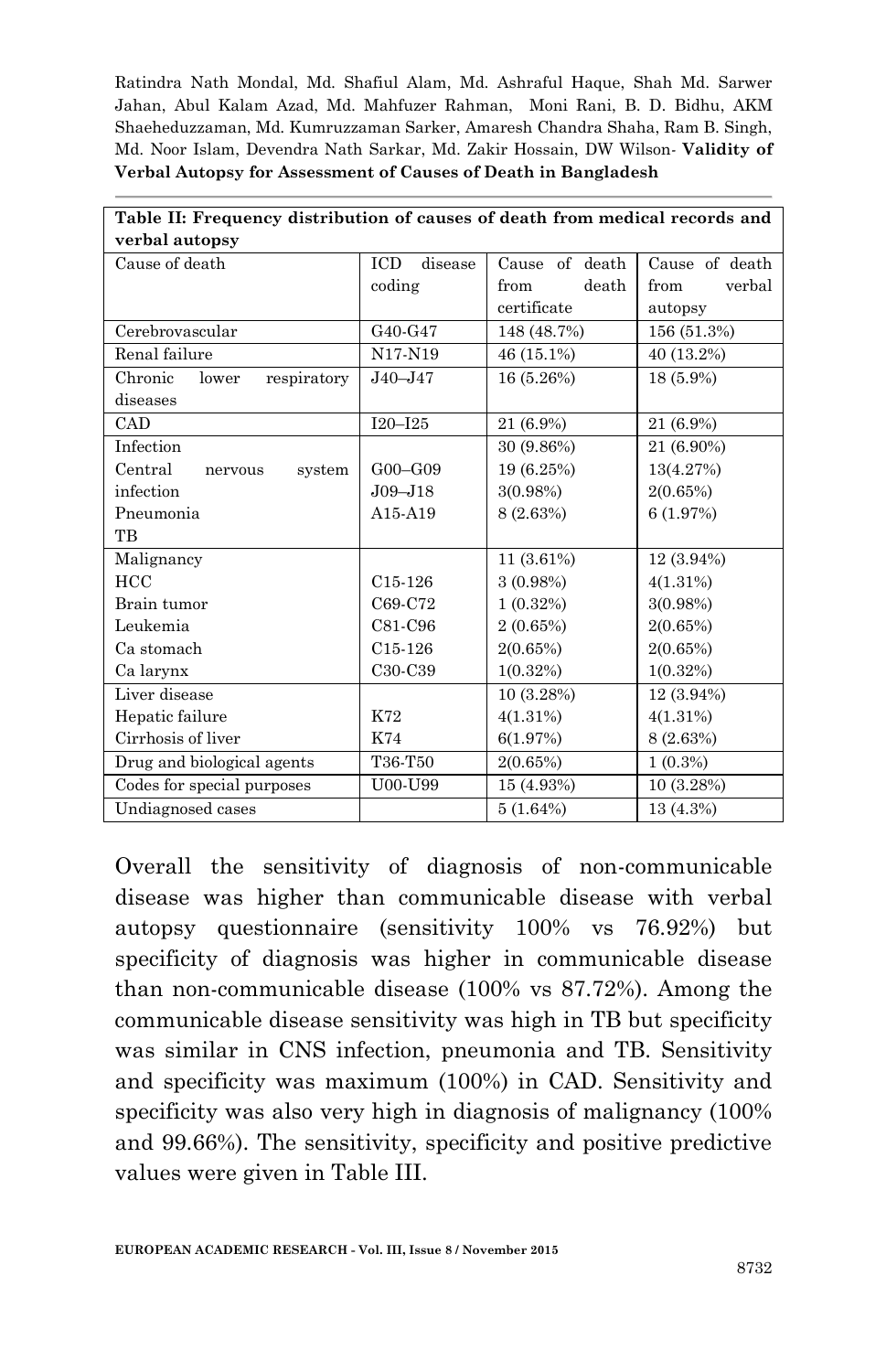| Table III: Showing sensitivity, specificity and positive predictive value of |             |             |                  |  |
|------------------------------------------------------------------------------|-------------|-------------|------------------|--|
| different diseases                                                           |             |             |                  |  |
| Disease                                                                      | Sensitivity | Specificity | Positive         |  |
|                                                                              |             |             | predictive value |  |
| Non-communicable disease                                                     | 100%        | 87.72%      | 97.30%           |  |
| Stroke                                                                       | 100%        | 95.06%      | 94.87%           |  |
| <b>CKD</b>                                                                   | 86.46%      | 100%        | 100%             |  |
| <b>CAD</b>                                                                   | 100%        | 100%        | 100%             |  |
| Obstructive airway disease                                                   | 100%        | 99.31%      | 88.89%           |  |
| Liver disease                                                                | 100%        | 99.32%      | 83.33%           |  |
| Malignancy                                                                   | 100%        | 99.66%      | 91.67%           |  |
| Communicable disease                                                         | 76.92%      | 100%        | 100%             |  |
| CNS infection                                                                | 76%         | 100%        | 100%             |  |
| Pneumonia                                                                    | 75%         | 100%        | 100%             |  |
| TВ                                                                           | 80%         | 100%        | 100%             |  |
| Acute poisoning                                                              | 66.67%      | 100%        | 100%             |  |

| Table IV: showing the modifiable factors of NCD of the study population |                      |  |  |
|-------------------------------------------------------------------------|----------------------|--|--|
| Modifiable factors                                                      | Frequency/percentage |  |  |
| Physical inactivity                                                     | $5.3\%$ (16)         |  |  |
| Sedentary life style                                                    | $1.6\%$ (5)          |  |  |
| Lack of regular exercise (30 minutes)                                   | 94.7% (288)          |  |  |
| walking)                                                                |                      |  |  |
| Smoker                                                                  | 57.94% (175)         |  |  |
| Duration of smoking                                                     | 10.16 pack year      |  |  |
| SLT consumption                                                         | 17.8% (54)           |  |  |
| Diabetes mellitus                                                       | 16.57%               |  |  |
| Hypertension                                                            | 60.19%               |  |  |

Among the study population 60.19% (183) had hypertension. Among the hypertensives 69.4% (127) of them were male and 30.6% (56) were female and mean age at the time of death was 58.87 years. At the time of the death, duration (mean) of hypertension was 6.81 years. Diabetes mellitus was associated in 16.57% (30) cases. Among the hypertensive patients only 35.9% (65) used to take antihypertensive drug regularly and 31.1% (57) used to come in for regular follow up. Only 8.8% (16) hypertensive patients used to take life-style modifications regularly. Only 20.2% (37) had control of blood pressure at the time of admission to the hospital. Majority 75.7% (137) of the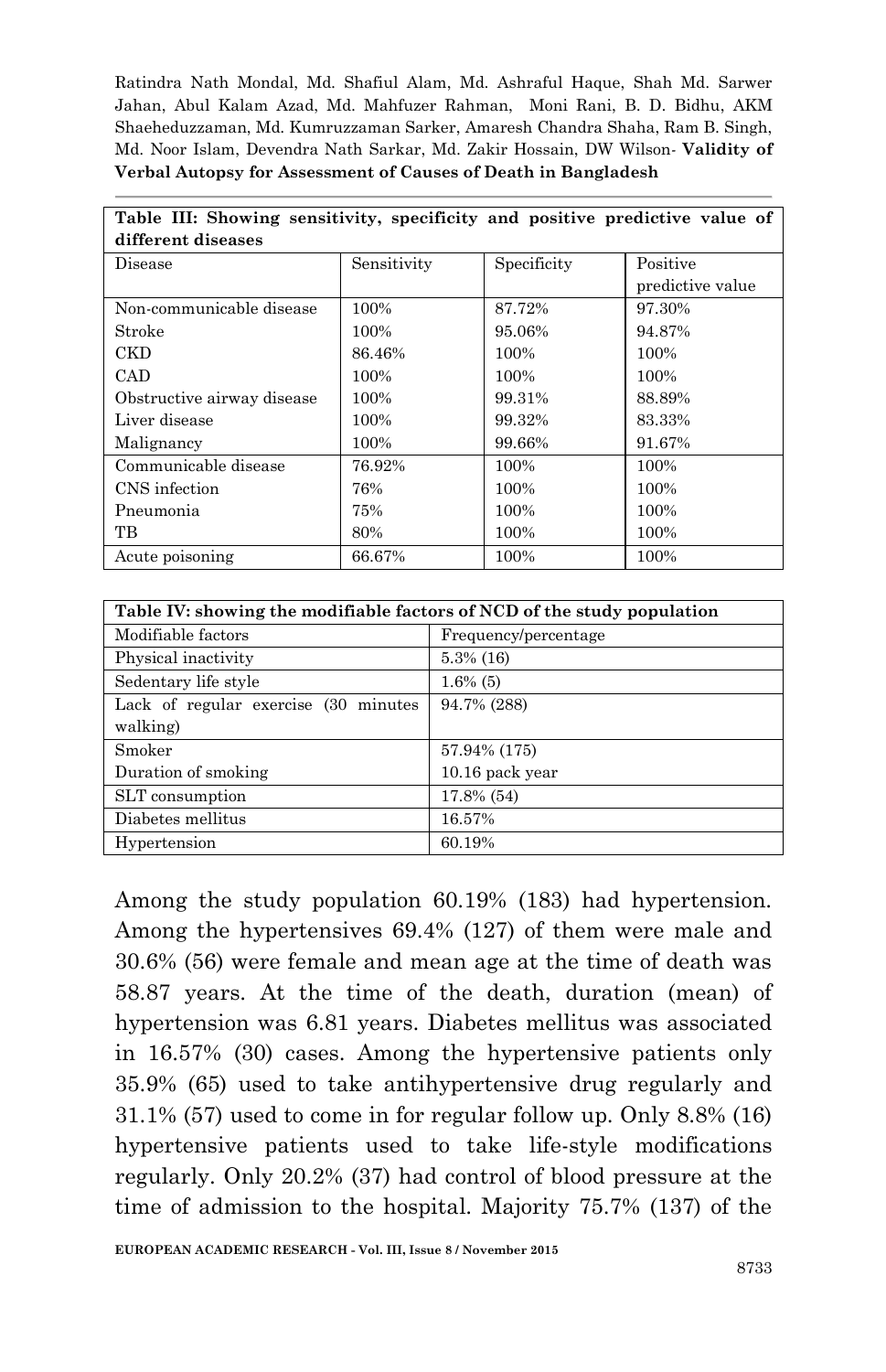hypertensive patients died due to stroke (cause of death taken from medical records of the hospital) followed by chronic renal failure 10.9% (20) and CAD 5% (9). Causes of death unrelated to the complications of hypertension were 8.74% (16).

**Table 5. Major causes of deaths by verbal autopsy versus medical records.**

| Causes of death among | Medical records | Verbal autopsy |
|-----------------------|-----------------|----------------|
| hypertensive patients |                 |                |
| Stroke                | 75.7% (137)     | 78.77% (144)   |
| $_{\rm CRF}$          | $10.9\%$ (20)   | $10.4\%$ (19)  |
| CAD                   | $5\%$ (9)       | $5\%$ (9)      |

#### **DISCUSSION**

This study shows that the causes of death obtained by verbal autopsy were similar with the causes of death given in the medical records. The predictive value of these results appears to be significant.

In our study, verbal autopsy diagnosis was near accurate (Table III) with the diagnosis from "medical records" which was taken as 'gold standard'. We have found false positive diagnosis with verbal autopsy in stroke, chronic lower respiratory diseases, malignancy and liver diseases. However, the percentage of false positive result was very minimum (4.30%). More than half of the false positive result occurred in stroke, which was confused with CNS infection. Most of the false negative result occurred in CNS infection. This result may be due to almost similar presentations of stroke and CNS infection. These two diseases present with similar characteristics, only there are differences in clinical investigation. Although, verbal autopsy process has several stages and many factors can influence the level of its accuracy14, validation of verbal autopsy is considered to have an acceptable level of diagnostic accuracy at the population level, if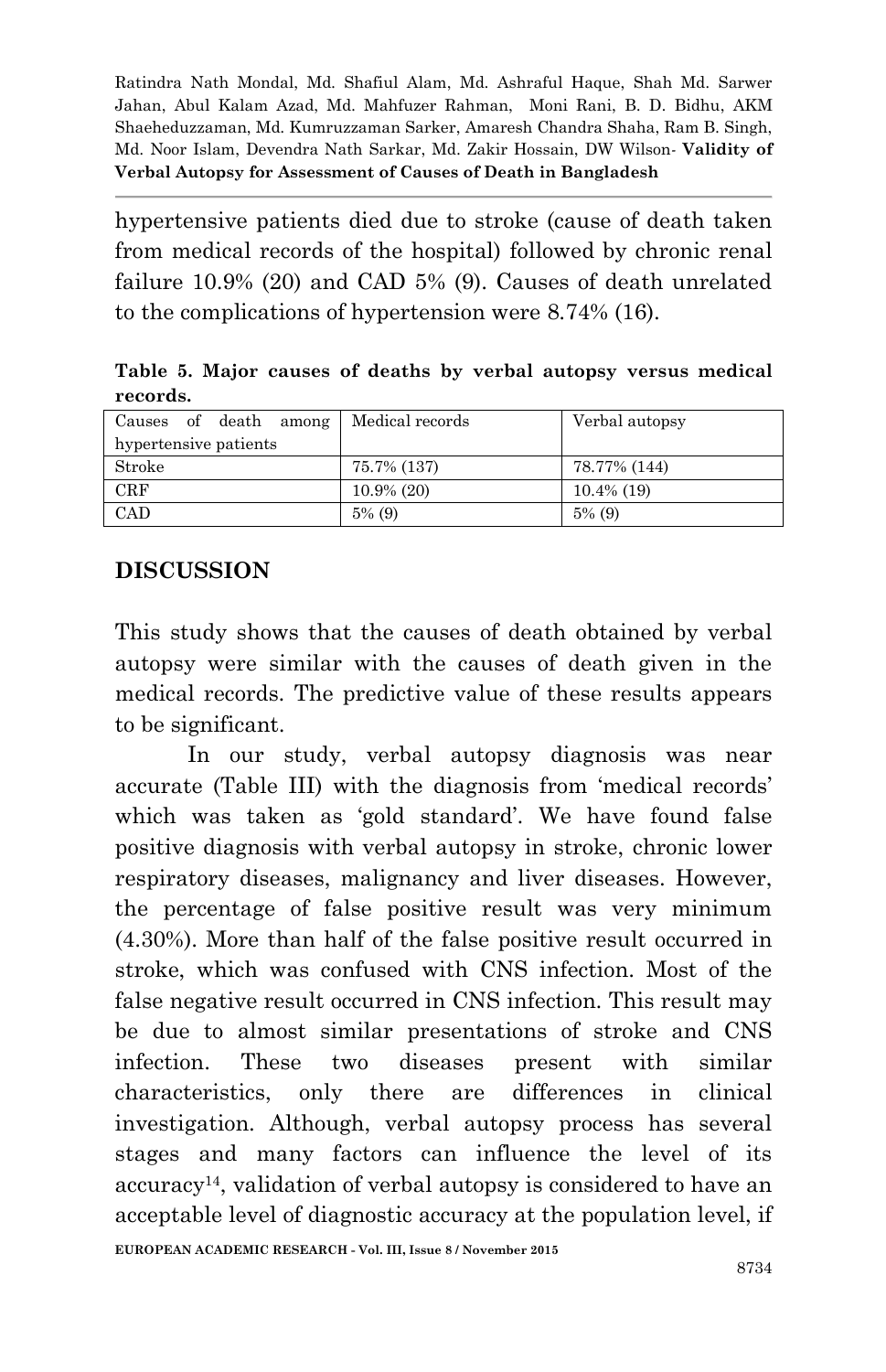sensitivity is at least 50% and specificity at least 90%.15In our study both sensitivity and specificity of verbal autopsy diagnosis was more than the acceptable level. Overall sensitivity of diagnosis of non-communicable diseases was 100% and specificity was 87.72%. Among the non-communicable diseases highest sensitivity and specificity (100%) was in CAD, and lowest sensitivity was observed in CKD 86.46%. Sensitivity of diagnosis of stroke was 100% but specificity was 95.06%. High sensitivity and specificity of diagnosis of CAD was due to specific and unique symptoms and signs of CAD diseases. Sensitivity and specificity of diagnosis of malignancy was also near about 100%. This was due to patient relative's direct statement about the diagnosis of the name of the disease. Sensitivity of diagnosis of overall communicable diseases was 76.92% with a specificity of 100%. Among the communicable disease sensitivity was higher in TB (80%) and lowest in pneumonia, but specificity of diagnosis of each disease was 100%. There were very few studies done to test the validity of the verbal autopsy. Misganaw et al has shown the sensitivity of the verbal autopsy diagnoses was 69%, specificity 78% for noncommunicable diseases and for communicable diseases, the values of sensitivity and specificity were 79% and 78% respectively.<sup>16</sup>

Bangladesh has an epidemiological transition from burden of acute infectious and nutritional deficiency diseases to chronic non-communicable diseases (NCDs).17The country is under transition from poverty to affluence with a decrease in communicable diseases and emergence of NCDs; CVDs and other chronic diseases as leading causes of death similar to other low- and middle-income countries.18According to WHO, NCDs were estimated to have contributed to almost 60% of deaths in the world and among them about 80% occurred in the developing countries.However, in Bangladesh, 51% of deaths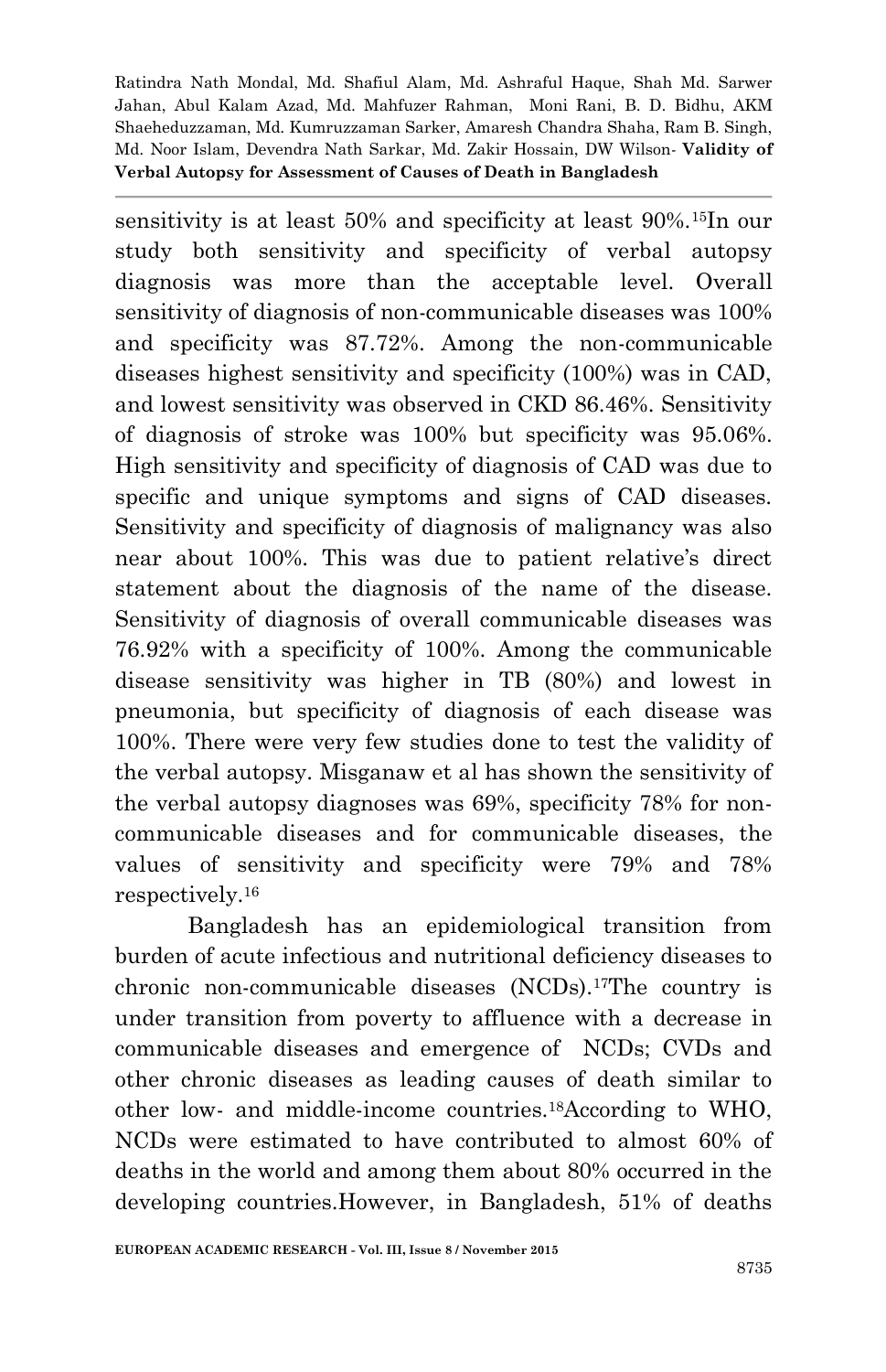occur due to NCDs and other chronic health conditions.19According to the mortality profile of Bangladesh, 2014 highest mortality from circulatory system disease (33.20%), followed by certain conditions originating in the perinatal period (15.93%), respiratory system disease (13.90%), nervous system disease (3.89%) and digestive system disease (0.53%).<sup>20</sup> Our study represents data from the Department of Medicine of a tertiary medical college of northern part of Bangladesh. Stroke was the leading causes of death (51.3%), followed by chronic kidney disease (13.2%). Death from infectious disease and malignant disease was 6.90% and 3.94% respectively. Death due to coronary artery disease was 6.9%, which is much less than the recent trend of increase of CAD, but because of the study site (Department of Medicine) CAD patients were less in this study. Hypertension was common among the study population (60.19%), among them 90.7% died due to complications of hypertension (stroke, CRF and CAD). Ratindra et al has shown that majority (71.2%) of the hypertensive patients died due to hypertension related complications (detected from verbal autopsy); 33.3% due to stroke, 20.3% CAD and 17.8% chronic kidney disease.<sup>11</sup> Knowledge of causes of death, at least as it relates to major available interventions, is important for health sector planning. Little is known from conventional sources about the causes of deaths in Bangladesh, partly because of deficiencies in the registration of deaths, and partly because relatively few deaths are attended by qualified physicians.<sup>21</sup> Our validation study is of paramount important to make a verbal autopsy determine causes of death a better substitute of medical certification of cause of death.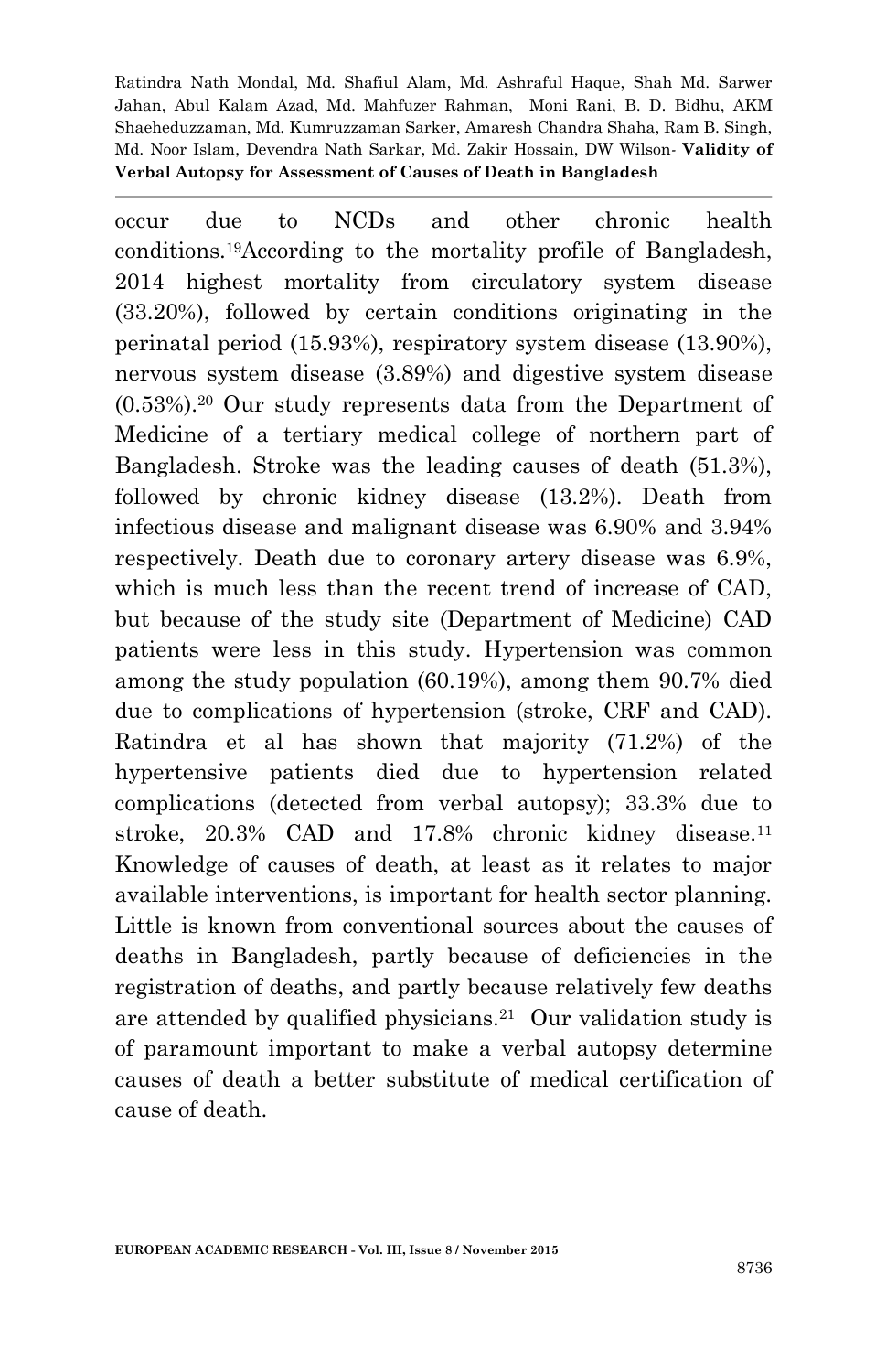# **CONCLUSION**

In our study sensitivity and specificity of diagnosis of cause of death with verbal autopsy questionnaire was high. Therefore, verbal autopsy determined causes of death may be a better substitute for medical certification of causes of death.

#### **Limitation**

Sample size was small and data was collected over telephone from the relatives of the patient.

# **Future direction**

A cohort study with large sample size will be needed to clarify the causes of death in hypertensive patients.

### **Conflict of interest**

There was no conflict of interest.

# **Acknowledgement**

The authors of this study are grateful to Professor M. A. Jalil Chowdhury, Professor Dr. Md. Mujibur Rahman, staff of Hypertension and Research Centre, Rangpur, Bangladesh; Department of Medicine, RpMCH, Department of Medicine of Rangpur Community Medical College, Bangladesh.

# **Contributions by the authors**

Dr. Ratindra Nath Mondal planned and supervised the study. Dr. Md. Ashraful Haque, Dr. Abul Kalam Azad analysed the data. Dr. Shah Md.Sarwer Jahan, Dr. Md. Mahfuzer Rahman, Dr. Md. Kumruzzaman Sarker, Dr. Moni Rani, AKM Shaeheduzzaman, Md. Shafiul Alam, Devendra Nath Sarker, helped to collect the data. Dr. B. D. Bidhu, Professor Dr. Md. Zakir Hossain, Professor Dr. Amaresh Chandra Shaha,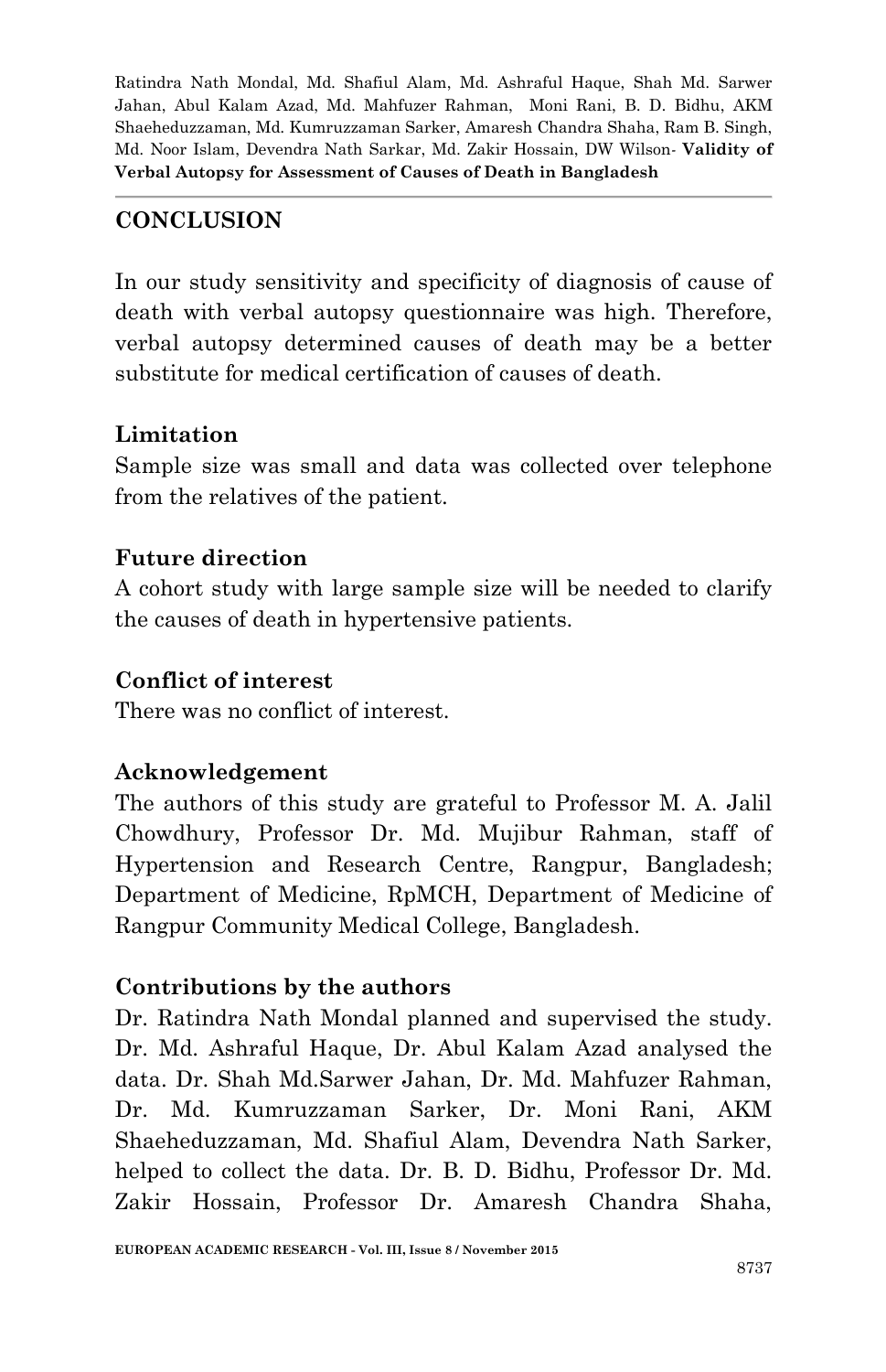Professor Ram B. Singh, DW Wilson, Professor Dr. Md. Noor Islam helped in writing of the manuscript and presentation of the data.

#### **REFERENCES**

- 1. World Health Organization. The World Health Report 2002, Reducing risks, promoting healthy life. WHO, Geneva 2002.
- 2. Mathers CD, Fat DM, Inoue M, Rao C, Lopez AD: Counting the dead and what they died of: an assessment of the global status of cause of death data. *Bull World Health Organ* 2005, 83:171-177.
- 3. Anker M: The effect of misclassification error on reported cause-specific mortality fractions from verbal autopsy. *Int J Epidemiol* 1997, 26:1090-1096.
- 4. Coldham C, Ross D, Quigly M, Segura Z, Chandramohan D: Prospective validation of a standardized questionaire for estimating childhood mortality and morbidity due to pneumonia and diarrhae. *Trop Med Int Health* 2000, 5:134-144.
- 5. Setel PW, Sankoh O, Rao C, Velkoff VA, Mathers C, Gonghuan Y: Sample registration of vital events with verbal autopsy: a renewed commitment to measuring and monitoring vital statistics. *Bull World Health Organ* 2005, 83:611-617.
- 6. Chandramohan D, Setel P, Quigley M: Effects of misclassification of cause of death in verbal autopsy: can it be adjusted? *Int J Epidemiol* 2001, 30:509-514.
- 7. Singh RB, Singh S, Singh V, Kulshresth SK, Mechirova V,Pella D. Association of increased mortality with underweight, overweight and obesity among urban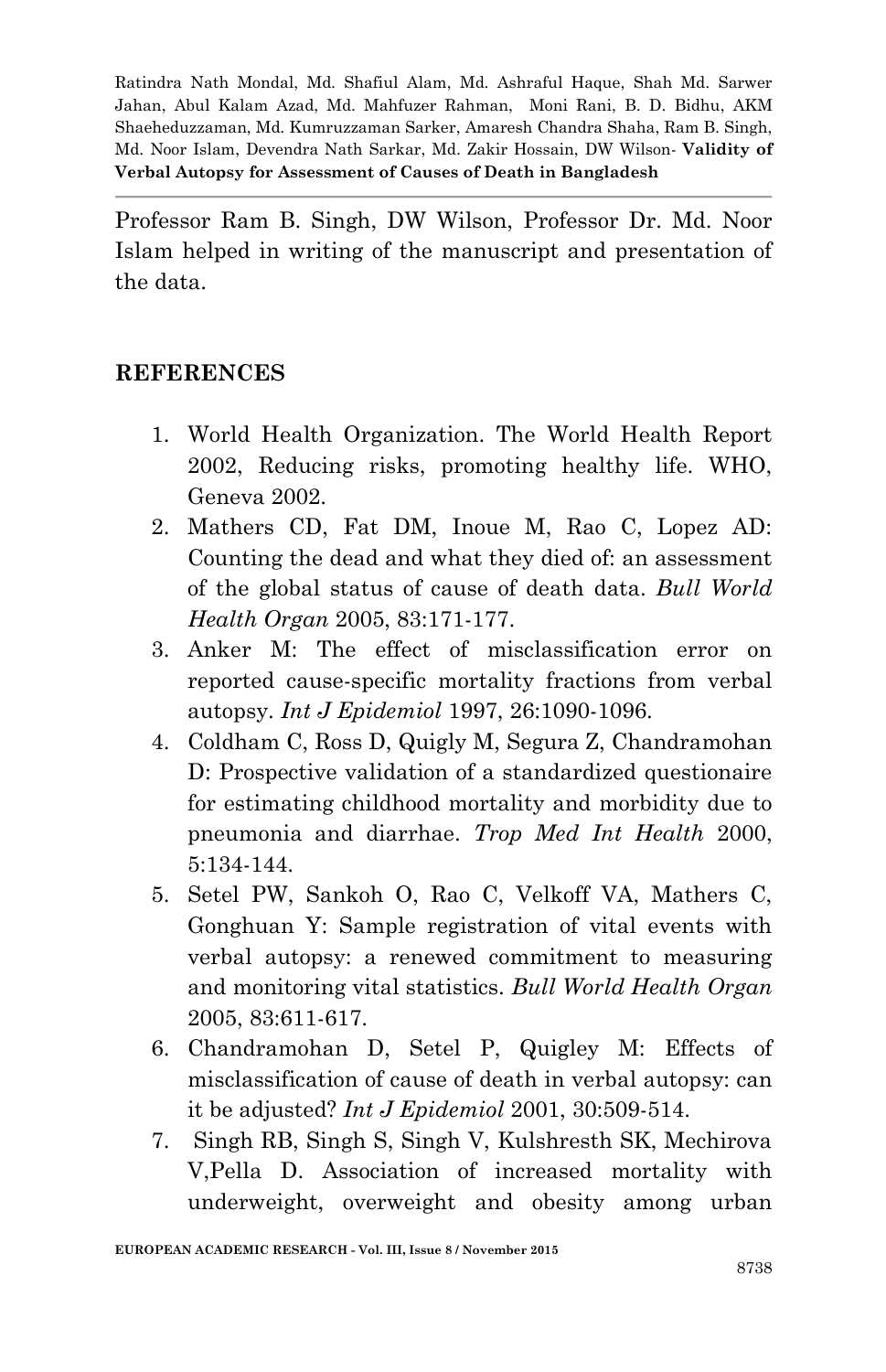> descents in North India dying due to various causes. World Heart J 2008; 1:341-347.

- 8. Singh RB, Singh V, Kulshrestha SK, Singh S, Gupta P,Kumar R, Krishna A, Srivastav SSL, Gupta SB, Pella D, Cornelissen G. Social class and all cause mortality in an urban population of north India. Acta Cardiol 2005,60:611-617.
- 9. Snow RW, Armstrong JR, Forster D, Winstanley MT, Marsh VM, Newton CR: Childhood deaths in Africa: uses and limitations of verbal autopsies. *Lancet.* 1992, 340:351-355.
- 10. [Baqui AH,](http://www.ncbi.nlm.nih.gov/pubmed/?term=Baqui%20AH%5BAuthor%5D&cauthor=true&cauthor_uid=9648357) [Black RE,](http://www.ncbi.nlm.nih.gov/pubmed/?term=Black%20RE%5BAuthor%5D&cauthor=true&cauthor_uid=9648357) [Arifeen SE,](http://www.ncbi.nlm.nih.gov/pubmed/?term=Arifeen%20SE%5BAuthor%5D&cauthor=true&cauthor_uid=9648357) [Hill K,](http://www.ncbi.nlm.nih.gov/pubmed/?term=Hill%20K%5BAuthor%5D&cauthor=true&cauthor_uid=9648357) [Mitra SN,](http://www.ncbi.nlm.nih.gov/pubmed/?term=Mitra%20SN%5BAuthor%5D&cauthor=true&cauthor_uid=9648357) al Sabir A. Causes of childhood deaths in Bangladesh: results of a nationwide verbal autopsy study. [Bull World](http://www.ncbi.nlm.nih.gov/pubmed/9648357)  [Health Organ.](http://www.ncbi.nlm.nih.gov/pubmed/9648357) 1998; 76(2):161-71.
- 11. Mondal RN, Haque MA, Md S, Jahan S, Azad AK, Md. Rahman MM, Rani M et al; Validity of verbal autopsy questionnaire for assessment of causes of death among patients with hypertension. *World Heart J* 2014; 6: 107- 116.
- 12. Chandramohan D, Maude GH, Rodrigues LC, Hayes RJ: Verbal autopsies for adult deaths: their development and validation in a multicentre study. Trop Med Int Health 1998, 3:436–446.
- 13. Singh RB, Fedacko J, Vargova V., Kumar A., Mohan V., Pella D., Meester F.D., Wilson D.; Sing's verbal autopsy questionaire for assessment of causes of death, social autopsy, tobacco autopsy and dietary autopsy, based on medical records and interview, Acta Cardiol 2011. August; 66(4):471-81.
- 14. Soleman N, Chondramohan D, Shibuya K: Verbal autopsy: current practice and challenges. Bull World Health Organ 2006, 84:239–245.